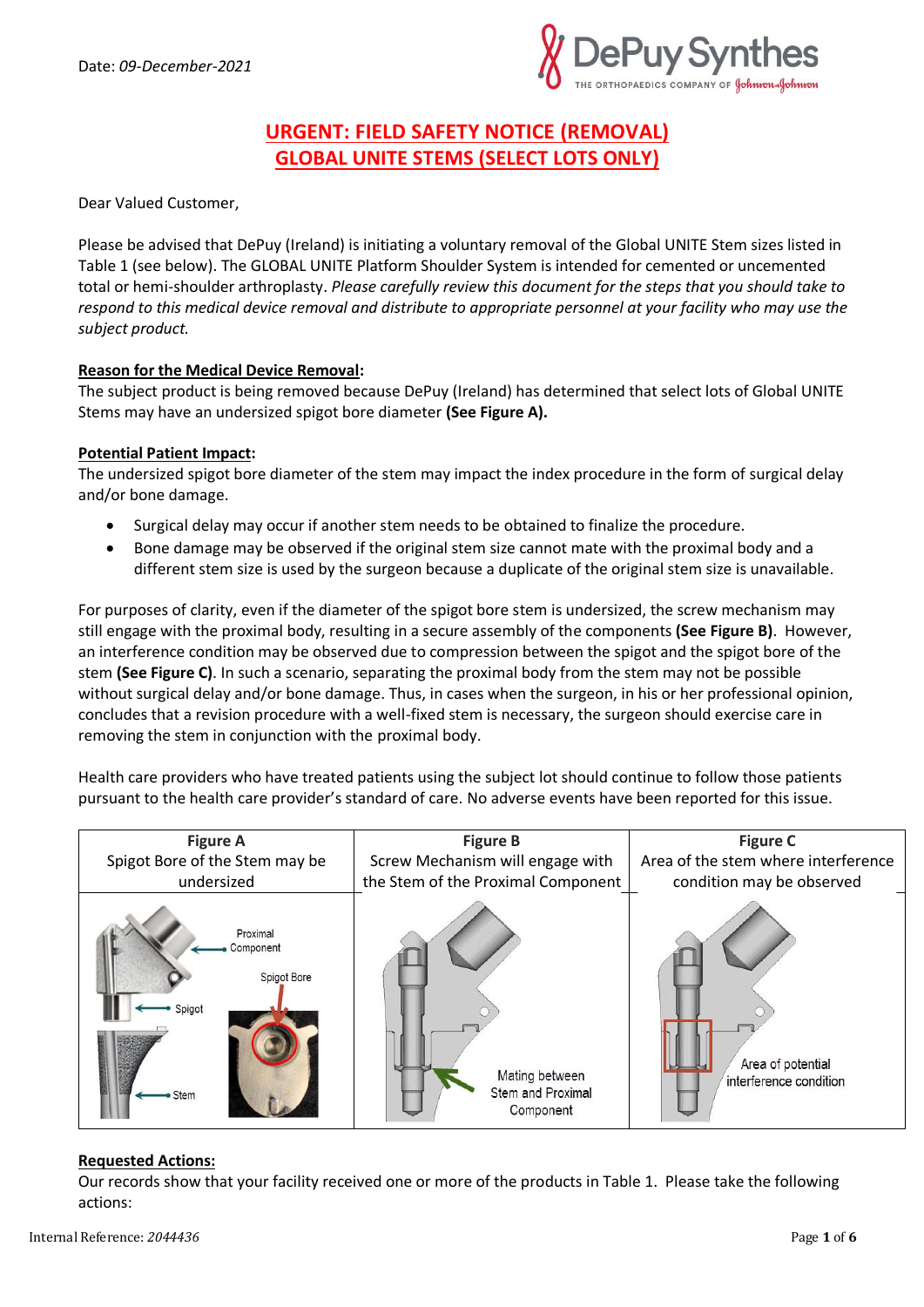

- 1. Examine your inventory immediately to determine if you have the select lots and quarantine the product.
- 2. Return the subject product(s) using the normal returns process. Work with your sales consultant to return subject product(s). To receive replacement product(s) or reimbursement, customers must return the products subject to this removal.
- 3. Review, complete **all** fields, sign, and return the attached business response form (BRF) on the last page of this letter to [OneMD-Field-Actions@its.jnj.com](mailto:OneMD-Field-Actions@its.jnj.com) within three (3) business days of receipt of this Removal Letter. Please include in the email subject: FA 2044436 - 2021 – GLOBAL UNITE Stems with undersized Spigot Bore Diameter.
- 4. Forward this Removal Letter to any personnel in your facility who need to be informed.
- 5. If any of the product(s) subject to this Removal have been forwarded to another facility, contact that facility and provide a copy of this Removal Letter to the relevant personnel.
- 6. Post a copy of this Removal Letter in a visible area for awareness of this Removal.

This medical device product removal has been reported to the appropriate Health Authority. We apologize for any inconvenience that this removal may cause and appreciate your cooperation with our request. If you have any questions, please contact your local DePuy Synthes Sales Consultant. For Medical Information request, please visit our website[: https://www.jnjmedicaldevices.com/mir.](https://www.jnjmedicaldevices.com/mir)

Thank you for your attention and cooperation.

Kindest regards,

*Kimberly Long, Senior Field Action Coordinator*

Email[: OneMD-Field-Actions@its.jnj.com](mailto:OneMD-Field-Actions@its.jnj.com) | Telephone: + 1 574-221-8156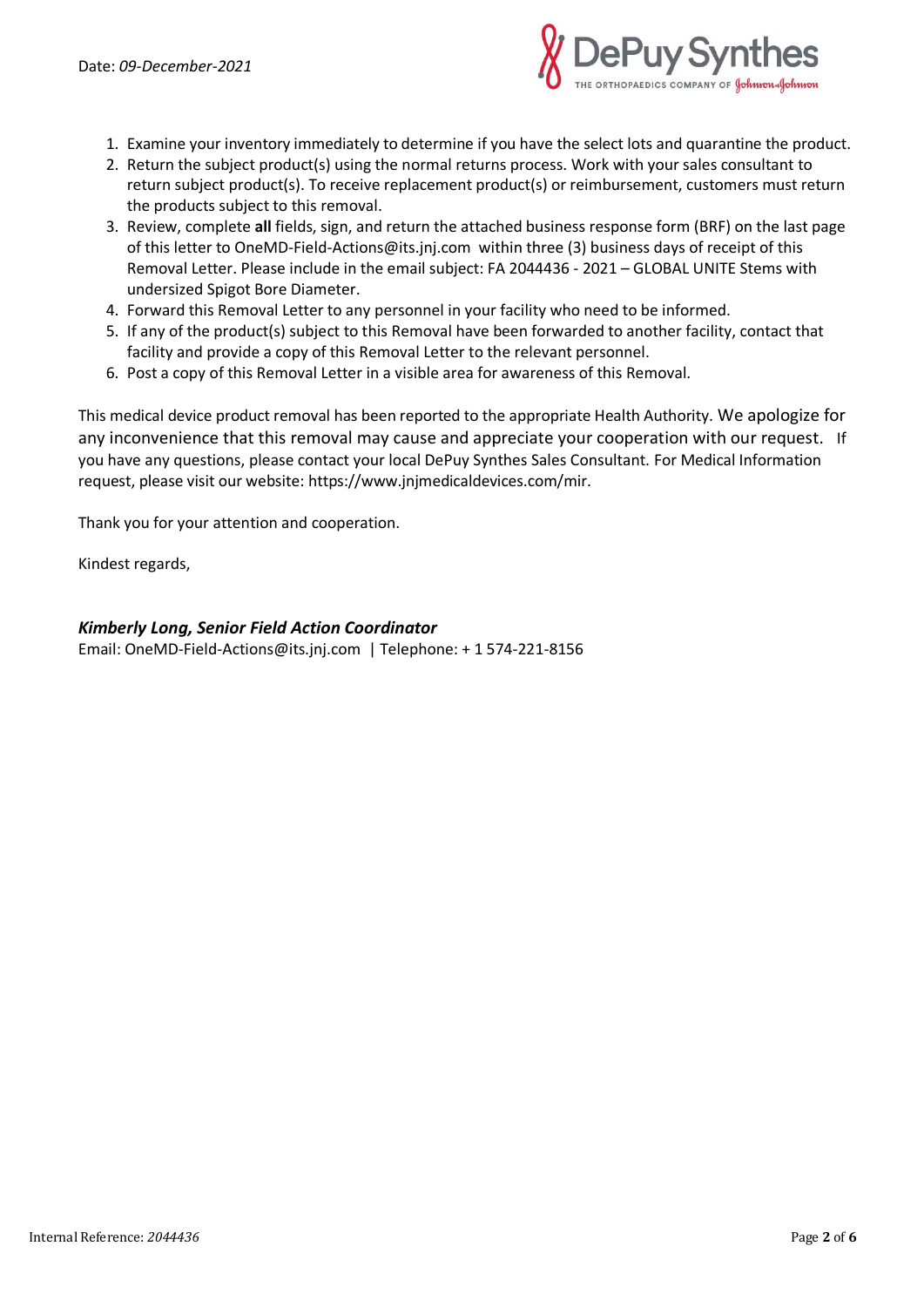

## **Table 1: Subject Lots**

*PLEASE DISTRIBUTE THIS INFORMATION TO APPROPRIATE PERSONNEL AT YOUR FACILITY WHO MAY USE THE SUBJECT PRODUCT*

| <b>PRODUCT DESCRIPTION</b>                                                                                                                                                             | <b>CATALOG NO.</b>                                                                        | <b>GTIN</b>    |
|----------------------------------------------------------------------------------------------------------------------------------------------------------------------------------------|-------------------------------------------------------------------------------------------|----------------|
| <b>GLOBAL UNITE STD STEM SZ 6</b>                                                                                                                                                      | 110006100                                                                                 | 10603295004011 |
| LOTS: 9792595, 9792596, 9793039, 9802121, 9813506, 9818509, 9830921, 9830922, 9832800, 9834900,                                                                                        |                                                                                           |                |
| 9840359, 9858603, 9862058, 9865933, 9887438, 9904862                                                                                                                                   |                                                                                           |                |
| <b>GLOBAL UNITE REV STEM SZ 6</b>                                                                                                                                                      | 110006600                                                                                 | 10603295004028 |
| LOTS: 9810524, 9812295, 9865934, 9906103                                                                                                                                               |                                                                                           |                |
| <b>GLOBAL UNITE STD STEM SZ 8</b>                                                                                                                                                      | 110008100                                                                                 | 10603295004042 |
| LOTS: 9772091, 9772092, 9772093, 9772094, 9772095, 9772096, 9772097, 9772098, 9772099, 9772100,                                                                                        |                                                                                           |                |
| 9793035, 9802124, 9802125, 9802126, 9802127, 9802128, 9802129, 9802130, 9802131, 9802132,                                                                                              |                                                                                           |                |
| 9802133, 9802134, 9802135, 9802136, 9802137, 9802138, 9802139, 9802140, 9802141, 9802142,                                                                                              |                                                                                           |                |
| 9802143, 9802144, 9802145, 9802146, 9802147, 9802148, 9802149, 9802150, 9802151, 9814515,                                                                                              |                                                                                           |                |
| 9817165, 9817166, 9817167, 9817168, 9817632, 9817633, 9818331, 9818332, 9818508, 9824331,<br>9824332, 9824334, 9824335, 9824336, 9824337, 9824338, 9824339, 9824340, 9824341, 9824342, |                                                                                           |                |
| 9824343, 9824344, 9824345, 9824346, 9824347, 9832804, 9851702, 9851703, 9851704, 9851705,                                                                                              |                                                                                           |                |
| 9851706, 9851707, 9851708, 9859764, 9861010, 9862057, 9862153, 9864147, 9864852, 9865155,                                                                                              |                                                                                           |                |
| 9865287, 9865947, 9865948, 9874667, 9874668, 9874669, 9874670, 9874671, 9874672, 9874673,                                                                                              |                                                                                           |                |
| 9874674, 9874675, 9874676, 9874678, 9874679, 9874680, 9874681, 9874682, 9874683, 9874685,                                                                                              |                                                                                           |                |
| 9874686, 9874687, 9874688, 9874689, 9887446, 9887770, 9887776, 9887777, 9888982, 9888983,                                                                                              |                                                                                           |                |
| 9888984, 9888985, 9889213, 9889214, 9897371, 9897372, 9897373, 9897374, 9897376, 9897377,                                                                                              |                                                                                           |                |
| 9897378, 9904861, 9906306, 9909028, 9910026                                                                                                                                            |                                                                                           |                |
| <b>GLOBAL UNITE REV STEM SZ 8</b>                                                                                                                                                      | 110008600                                                                                 | 10603295004059 |
| LOTS: 9802322, 9802325, 9824506, 9824507, 9824508, 9824509, 9836678, 9837044, 9837327, 9887448,<br>9887449, 9904863                                                                    |                                                                                           |                |
| <b>GLOBAL UNITE STD STEM SZ 10</b>                                                                                                                                                     | 110010100                                                                                 | 10603295004080 |
| LOTS: 9793653, 9793654, 9802152, 9802153, 9802154, 9802155, 9802156, 9802157, 9802158, 9802159,                                                                                        |                                                                                           |                |
| 9802160, 9802161, 9802162, 9802163, 9802164, 9802165, 9802166, 9802167, 9802168, 9802169,                                                                                              |                                                                                           |                |
| 9802170, 9802171, 9802172, 9802173, 9802174, 9802175, 9802176, 9802177, 9802178, 9802179,                                                                                              |                                                                                           |                |
| 9802180, 9802181, 9802182, 9802183, 9802184, 9802185, 9802186, 9802187, 9802188, 9802189,                                                                                              |                                                                                           |                |
| 9802190, 9802191, 9818344, 9818345, 9824348, 9824349, 9824350, 9824351, 9824352, 9824353,                                                                                              |                                                                                           |                |
|                                                                                                                                                                                        |                                                                                           |                |
|                                                                                                                                                                                        | 9824354, 9824355, 9824356, 9824357, 9824358, 9824359, 9824360, 9824366, 9824367, 9824368, |                |
| 9824371, 9824372, 9824373, 9824374, 9824375, 9824376, 9824377, 9824378, 9824379, 9824380,                                                                                              |                                                                                           |                |
| 9824381, 9824382, 9824383, 9824384, 9824385, 9824386, 9824387, 9824388, 9824389, 9824390,                                                                                              |                                                                                           |                |
| 9824391, 9824392, 9824393, 9824394, 9824395, 9824398, 9824399, 9824400, 9824401, 9824402,                                                                                              |                                                                                           |                |
| 9824403, 9832827, 9841210, 9841211, 9841212, 9842704, 9842705, 9842706, 9842707, 9842708,                                                                                              |                                                                                           |                |
| 9842709, 9842710, 9842711, 9843084, 9844090, 9844091, 9844092, 9844093, 9851709, 9851710,                                                                                              |                                                                                           |                |
| 9851711, 9851712, 9851713, 9851714, 9851715, 9851716, 9851717, 9851718, 9851719, 9851720,                                                                                              |                                                                                           |                |
| 9851721, 9851722, 9851723, 9851724, 9851725, 9851727, 9851728, 9851729, 9851730, 9851731,                                                                                              |                                                                                           |                |
| 9851732, 9851733, 9851734, 9851735, 9851736, 9851737, 9851738, 9851739, 9851740, 9851742,                                                                                              |                                                                                           |                |
| 9851743, 9851744, 9864145, 9864146, 9865949, 9865950, 9865951, 9866463, 9866464, 9874690,                                                                                              |                                                                                           |                |
| 9874691, 9874692, 9874693, 9874694, 9874695, 9874696, 9874698, 9874699, 9874700, 9874701,                                                                                              |                                                                                           |                |
| 9874702, 9874703, 9874704, 9874705, 9874709, 9874710, 9874711, 9874712, 9874713, 9874714,<br>9874718, 9874719, 9874720, 9874721, 9874722, 9874723, 9874724, 9874726, 9874727, 9874728, |                                                                                           |                |
| 9874729, 9874730, 9874731, 9874732, 9874733, 9874734, 9874735, 9874736, 9874737, 9874738,                                                                                              |                                                                                           |                |
| 9874739, 9874740, 9874741, 9874742, 9874743, 9874744, 9874745, 9888980, 9888981, 9889851,                                                                                              |                                                                                           |                |
| 9889852, 9897381, 9897382, 9897383, 9897384, 9897385, 9897386, 9897388, 9897389, 9897390,                                                                                              |                                                                                           |                |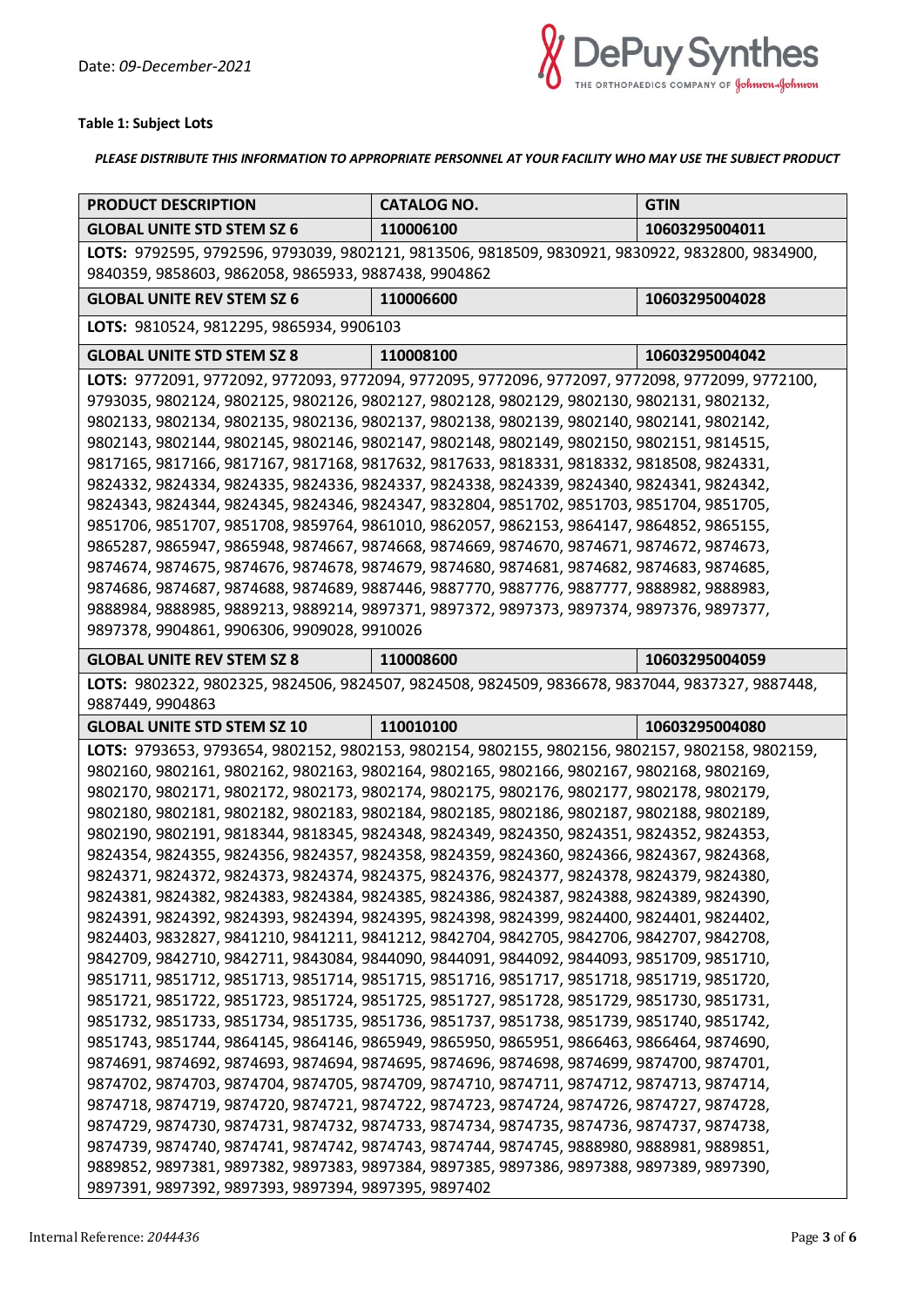

| <b>PRODUCT DESCRIPTION</b>                                                                                                                                                             | <b>CATALOG NO.</b> | <b>GTIN</b>    |
|----------------------------------------------------------------------------------------------------------------------------------------------------------------------------------------|--------------------|----------------|
| <b>GLOBAL UNITE REV STEM SZ 10</b>                                                                                                                                                     | 110010600          | 10603295004097 |
|                                                                                                                                                                                        |                    |                |
| LOTS: 9763435, 9772310, 9793037, 9802326, 9802327, 9809673, 9809983, 9812296, 9824510, 9824511,<br>9824512, 9865935, 9883171, 9884604, 9887450. 9887774                                |                    |                |
| <b>GLOBAL UNITE STD STEM SZ 12</b>                                                                                                                                                     | 110012100          | 10603295004127 |
| LOTS: 9772206, 9772208, 9772209, 9772210, 9772211, 9772212, 9772213, 9772214, 9772215, 9772216,                                                                                        |                    |                |
| 9772217, 9772218, 9772219, 9772220, 9772221, 9772222, 9772223, 9772224, 9772225, 9772226,                                                                                              |                    |                |
| 9772227, 9772228, 9772229, 9772230, 9772231, 9772232, 9793650, 9793651, 9793652, 9802193,                                                                                              |                    |                |
| 9802195, 9802196, 9802197, 9802198, 9802199, 9802200, 9802201, 9802202, 9802203, 9802204,                                                                                              |                    |                |
| 9802205, 9802206, 9802207, 9802208, 9802209, 9802210, 9802211, 9802212, 9802213, 9802214,                                                                                              |                    |                |
| 9802215, 9802216, 9802217, 9802218, 9802219, 9802220, 9802221, 9802222, 9802223, 9802224,                                                                                              |                    |                |
| 9802225, 9802226, 9802227, 9802228, 9802229, 9802230, 9802231, 9802232, 9802233, 9802234,                                                                                              |                    |                |
| 9802235, 9802236, 9802237, 9802238, 9802239, 9802240, 9802241, 9802242, 9802243, 9802244,                                                                                              |                    |                |
| 9802245, 9802246, 9802249, 9802250, 9802251, 9802253, 9802254, 9802255, 9802256, 9802257,                                                                                              |                    |                |
| 9802258, 9802259, 9824404, 9824405, 9824406, 9824407, 9824408, 9824409, 9824410, 9824411,                                                                                              |                    |                |
| 9824412, 9824413, 9824414, 9824415, 9824416, 9824417, 9824418, 9824419, 9824420, 9824421,                                                                                              |                    |                |
| 9824422, 9824423, 9824424, 9824425, 9824426, 9824427, 9824428, 9824429, 9824430, 9824431,                                                                                              |                    |                |
| 9824432, 9824433, 9824434, 9824439, 9824440, 9824441, 9824442, 9824443, 9824444, 9824445,                                                                                              |                    |                |
| 9824446, 9824447, 9824448, 9824449, 9824450, 9824451, 9824457, 9824458, 9824459, 9824461,                                                                                              |                    |                |
| 9824462, 9824463, 9824464, 9824465, 9824466, 9824467, 9824468, 9824469, 9824470, 9824471,                                                                                              |                    |                |
| 9824472, 9824473, 9824474, 9824475, 9832805, 9834400, 9851745, 9851746, 9851747, 9851748,                                                                                              |                    |                |
| 9851749, 9851750, 9851751, 9851752, 9851753, 9851754, 9851755, 9851756, 9851757, 9851758,                                                                                              |                    |                |
| 9851759, 9851760, 9851761, 9851762, 9851763, , 9851764, 9851765, 9851766, 9851767, 9851768,                                                                                            |                    |                |
| 9851769, 9851770, 9851771, 9851772, 9851773, 9851774, 9851775, 9851776, 9851777, 9851778,                                                                                              |                    |                |
| 9851779, 9851780, 9851781, 9851782, 9851783, 9851784, 9851785, 9851786, 9851787, 9851788,                                                                                              |                    |                |
| 9851789, 9851790, 9851791, 9851793, 9851794, 9851795, 9851796, 9851797, 9851798, 9851799,                                                                                              |                    |                |
| 9851800, 9851801, 9851802, 9851803, 9851804, 9851805, 9851806, 9851807, 9851808, 9851809,                                                                                              |                    |                |
| 9874754, 9874755, 9874756, 9874757, 9874758, 9874759, 9874760, 9874761, 9874762, 9874763,,                                                                                             |                    |                |
| 9874764, 9874765, 9874766, 9874767, 9874768, 9874769, 9874770, 9874771, 9874772, 9874773,                                                                                              |                    |                |
| 9874774, 9874775, 9874776, 9874777, 9874778, 9874779, 9874780, 9874781, 9874782, 9874783,                                                                                              |                    |                |
| 9874784, 9874785, 9874786, 9874787, 9874788, 9874789, 9874790, 9874791, 9874792, 9874793,                                                                                              |                    |                |
| 9874794, 9874795, 9874796, 9874797, 9874798, 9874799, 9874800, 9874801, 9874802, 9874803,                                                                                              |                    |                |
| 9874804, 9874805, 9874806, 9874807, 9874808, 9874809, 9874810, 9874811, 9874812, 9874813,                                                                                              |                    |                |
| 9874815, 9874816, 9874817, 9874818, 9874819, 9874820, 9874821, 9874822, 9874823, 9874824,                                                                                              |                    |                |
| 9874825, 9874826, 9874827, 9874828, 9874829, 9874830, 9874831, 9874832, 9874834, 9874835,                                                                                              |                    |                |
| 9897430, 9897431, 9897433, 9897434, 9897435, 9897437, 9897438, 9897439, 9897440, 9897441,                                                                                              |                    |                |
| 9897444, 9897445, 9897450                                                                                                                                                              |                    |                |
| <b>GLOBAL UNITE REV STEM SZ 12</b>                                                                                                                                                     | 110012600          | 10603295004134 |
| LOTS: 9791138, 9791139, 9802328, 9802329, 9824513, 9824514, 9887655<br><b>GLOBAL UNITE STD STEM SZ 14</b>                                                                              | 110014100          | 10603295004158 |
| LOTS: 9792322, 9792323, 9793655, 9793656, 9793939, 9793940, 9793941, 9793942, 9793943, 9802260,                                                                                        |                    |                |
| 9802261, 9802264, 9802266, 9802270, 9802271, 9802272, 9802273, 9802274, 9802276, 9802277,                                                                                              |                    |                |
| 9802278, 9802279, 9802280, 9802281, 9802282, 9802283, 9802284, 9802285, 9802286, 9802287,                                                                                              |                    |                |
|                                                                                                                                                                                        |                    |                |
| 9802288, 9802289, 9802290, 9802291, 9802292, 9802293, 9802294, 9802295, 9802296, 9802297,                                                                                              |                    |                |
| 9802298, 9802299, 9802300, 9802301, 9802302, 9802306, 9802307, 9802308, 9802309, 9824476,<br>9824477, 9824478, 9824480, 9824481, 9824482, 9824484, 9824485, 9824486, 9824487, 9824488, |                    |                |
|                                                                                                                                                                                        |                    |                |
| 9824489, 9824490, 9824491, 9824492, 9824493, 9824494, 9824495, 9824496, 9832812, 9832813,                                                                                              |                    |                |
| 9832814, 9832815, 9832816, 9832828, 9841206, 9841207, 9851810, 9851811, 9851812, 9851813,                                                                                              |                    |                |
| 9851814, 9851815, 9851816, 9851817, 9851818, 9851819, 9851820, 9851821, 9851822, 9851823,                                                                                              |                    |                |
| 9851824, 9851825, 9851826, 9851827, 9851828, 9851829, 9851830, 9851831, 9851832, 9851833,                                                                                              |                    |                |
| 9851834, 9851835, 9851836, 9851837, 9851838, 9851839, 9851840, 9885297, 9888307, 9888308, ,                                                                                            |                    |                |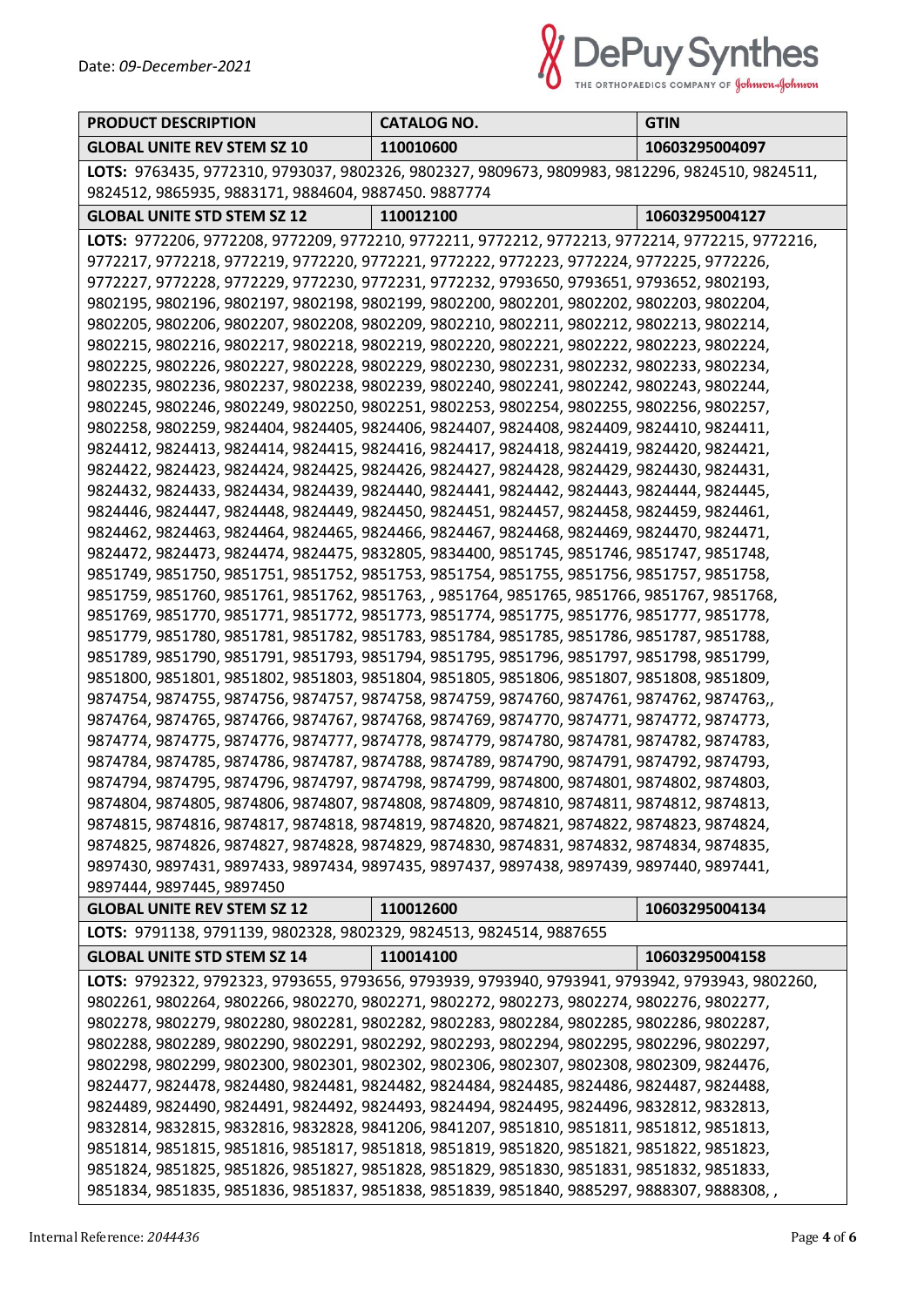

| <b>PRODUCT DESCRIPTION</b>                                                                      | <b>CATALOG NO.</b> | <b>GTIN</b>    |
|-------------------------------------------------------------------------------------------------|--------------------|----------------|
| CONTINUED LOTS FOR CATALOG NO. 110014100: 9888309, 9888551, 9897472, 9897473, 9897474,          |                    |                |
| 9897475, 9897476, 9897477, 9897478, 9897479, 9897480, 9897481, 9897482, 9897483, 9897484,       |                    |                |
| 9897485, 9897486, 9897487, 9897488, 9897489, 9897490, 9897491, 9897492                          |                    |                |
| <b>GLOBAL UNITE STD STEM SZ 16</b>                                                              | 110016100          | 10603295004189 |
| LOTS: 9793944, 9793945, 9793946, 9793947, 9802310, 9802311, 9802312, 9802313, 9802314, 9802315, |                    |                |
| 9802316, 9802317, 9802318, 9802319, 9802320, 9813856, 9814516, 9814517, 9817630, 9824502,       |                    |                |
| 9824503, 9824505, 9832803, 9832829, 9832830, 9833534, 9833538, 9834401, 9834402, 9836078,       |                    |                |
| 9841198, 9841208, 9841209, 9858604, 9880972, 9883174, 9883176, 9884875, 9885283, 9885840,       |                    |                |
| 9886688, 9887441, 9887442, 9887451, 9887452, 9904859, 9906104, 9908614, 9909021                 |                    |                |